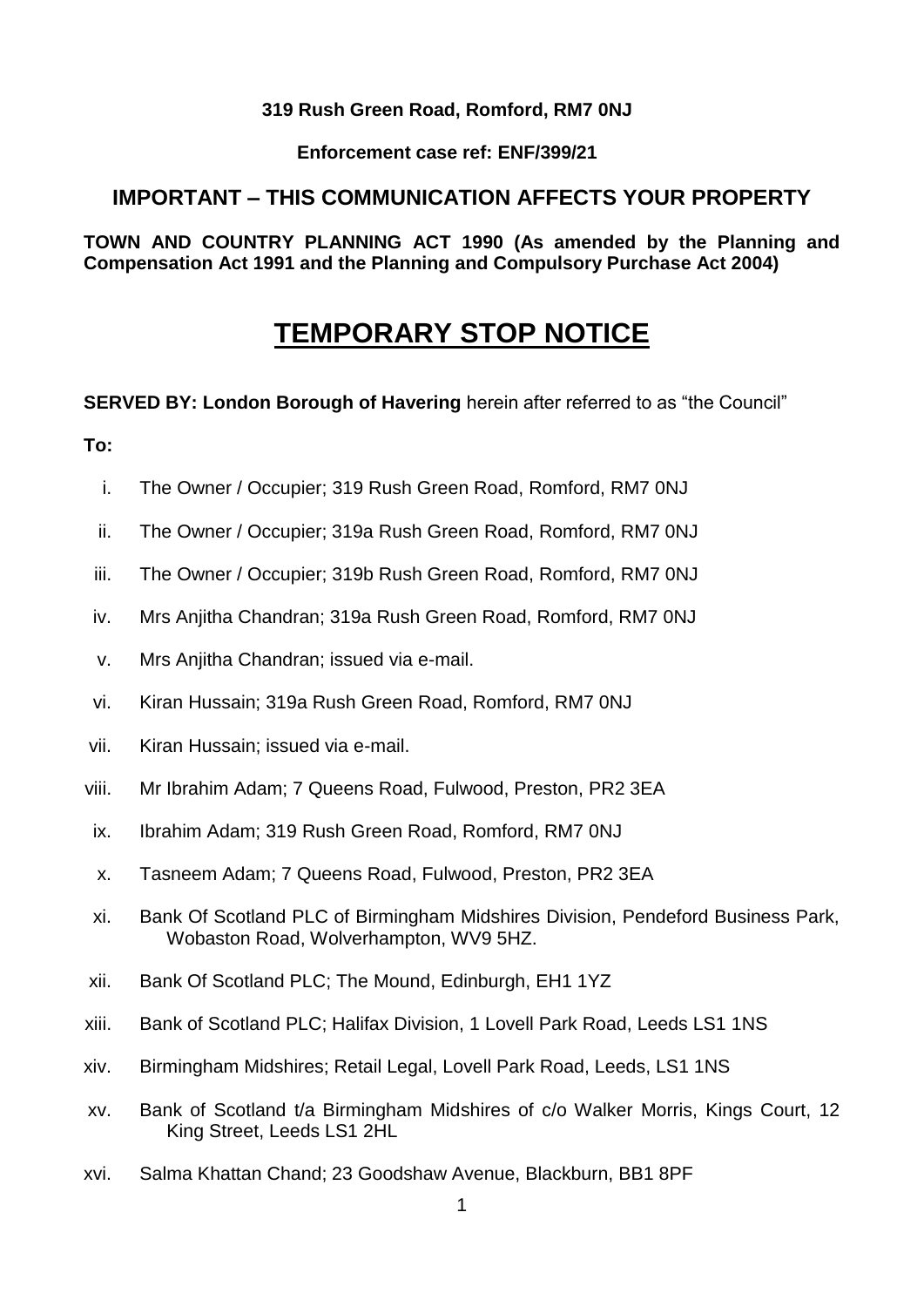- **1.** On **24th September 2021***,* the Council has issued this Temporary Stop Notice alleging that there has been a breach of planning control on the land described in paragraph 4 below.
- **2.** This temporary stop notice is issued by the Council, in exercise of their power in section 171E of the 1990 Act, because they think that it is expedient that the activity specified in this notice should cease on the land described in section 3 below. The Council now prohibits the carrying out of the activity specified in this notice. Important additional information is given in the Annex to this notice.

#### **3. THE REASONS FOR ISSUING THIS NOTICE**

 It appears to the Council that the breaches of planning control illustrated below have occurred within the last four / ten years:

 Without planning permission, the carrying out of activities in association with the material change of use of the land to vehicle storage and / or the maintenance of motor vehicles.

## **4. THE LAND TO WHICH THIS NOTICE RELATES**

 319a and 319b Rush Green Road, Romford, RM7 0NJ, as shown edged black on the attached plan.

## **5. THE ACTIVITY TO WHICH THIS NOTICE RELATES**

 The carrying out of activities in association with the material change of use of the land to vehicle storage and / or the maintenance of motor vehicles. This includes (but is not limited to) the brining of vehicles to the site, from the site, and working on the vehicles on the site.

#### **6. WHAT YOU ARE REQUIRED TO DO**

 1) To cease all activities in association with the material change of use of the land to vehicle storage and / or the maintenance of motor vehicles. This includes (but is not limited to) the brining of vehicles to the site, from the site, and working on the vehicles on the land.

#### **7. WHEN THIS NOTICE TAKES EFFECT**

 This notice takes effect on **24th September 2021** when all the activity specified in this notice shall cease. This notice will cease to have effect on **22nd October 2021.**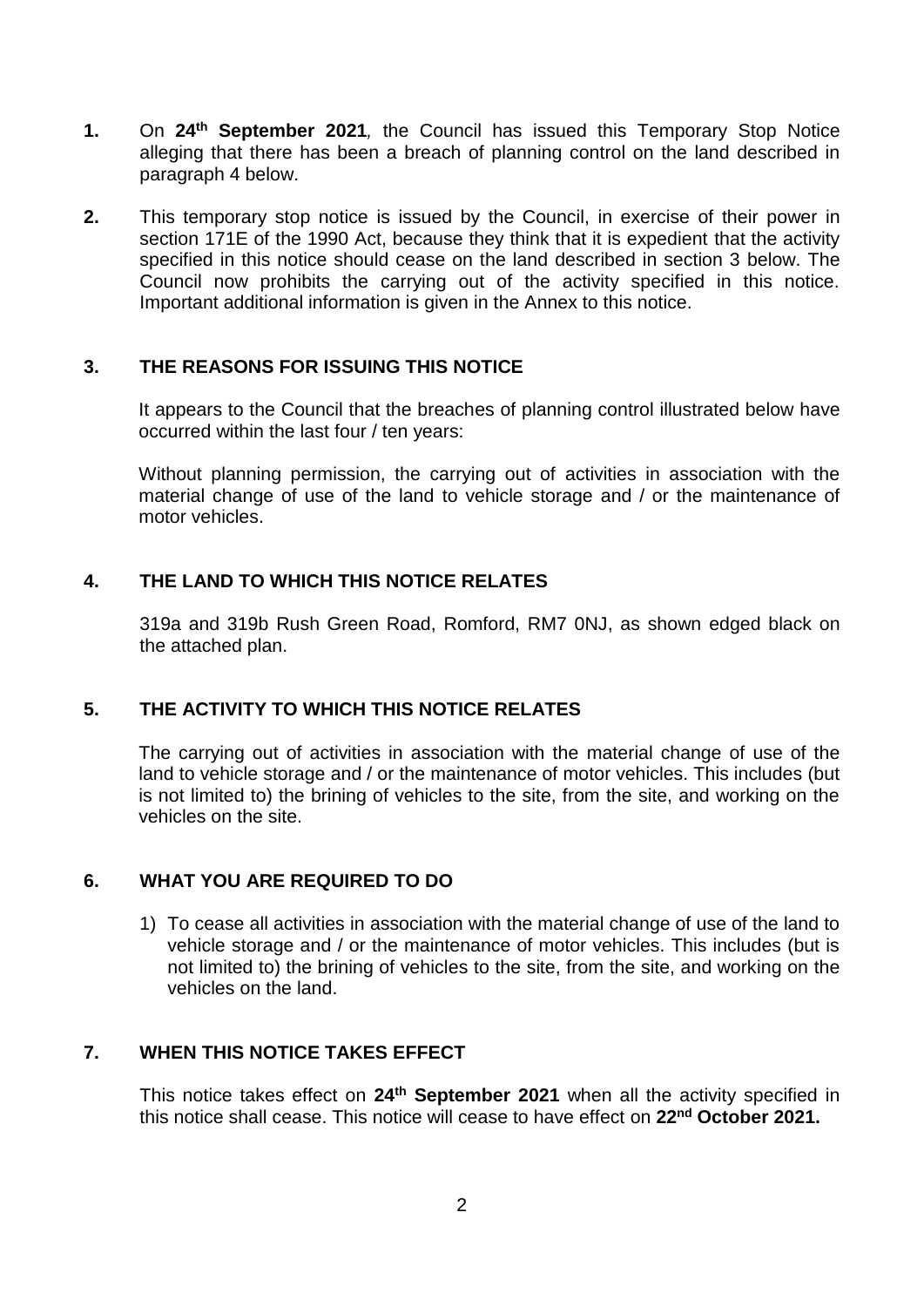Dated: 24th September 2021

Parid Coline

Signed: David Colwill Team Leader, Planning Enforcement

On behalf of: Planning Service London Borough of Havering Town Hall Main Road Romford Essex RM1 3BB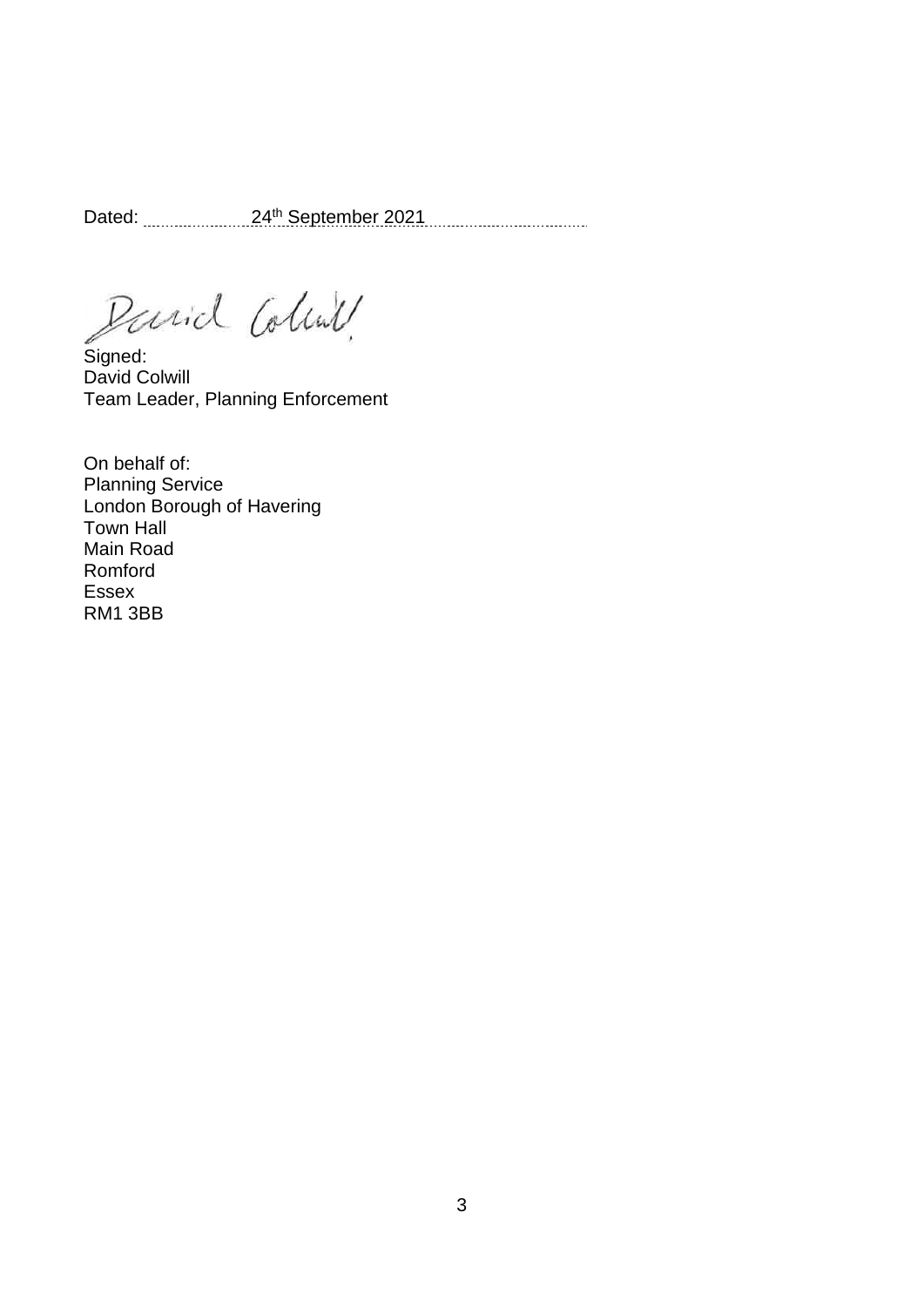# **ANNEXE**

#### **WARNING THIS NOTICE TAKES EFFECT ON THE DATE SPECIFIED IN PARAGRAPH 7.**

#### **THERE IS NO RIGHT OF APPEAL TO THE FIRST SECRETARY OF STATE AGAINST THIS NOTICE.**

 It is an offence to contravene a temporary stop notice after a site notice has been displayed or the temporary stop notice has been served on you (Section 171G of the 1990 Act). If you then fail to comply with the temporary stop notice you will be at risk of **immediate prosecution** in the Magistrates' Court, for which the maximum penalty is unlimited on summary conviction for a first offence and for any subsequent offence. The fine on conviction on indictment is unlimited. If you are in any doubt about what this notice requires you to do, you should get in touch **immediately** with **Sam Cadman, Planning Enforcement Officer**, Mercury House, Romford, RM1 3SL, **01708 433 758**. If you need independent advice about this notice, you are advised to contact urgently a lawyer, wish to contest the validity of the notice, you may only do so by an application to the High planning consultant or other professional adviser specialising in planning matters. If you Court for judicial review.

#### **S.171G. Temporary stop notice: offences**

- (1) A person commits an offence if he contravenes a temporary stop notice– (a) which has been served on him, or (b) a copy of which has been displayed in accordance with section 171E(5).
- (2) Contravention of a temporary stop notice includes causing or permitting the contravention of the notice.
- (3) An offence under this section may be charged by reference to a day or a longer period.
- (4) A person may be convicted of more than one such offence in relation to the same temporary stop notice by reference to different days or periods of time.
- (5) A person does not commit an offence under this section if he proves– (a) that the temporary stop notice was not served on him, and (b) that he did not know, and could not reasonably have been expected to know, of its existence.
- (6) A person convicted of an offence under this section is liable–
	- (a) on summary conviction, to an unlimited fine;
	- (b) on conviction on indictment, to a fine.
- (7) In determining the amount of the fine, the court must have regard in particular to any financial benefit, which has accrued or has appeared to accrue to the person convicted in consequence of the offence.